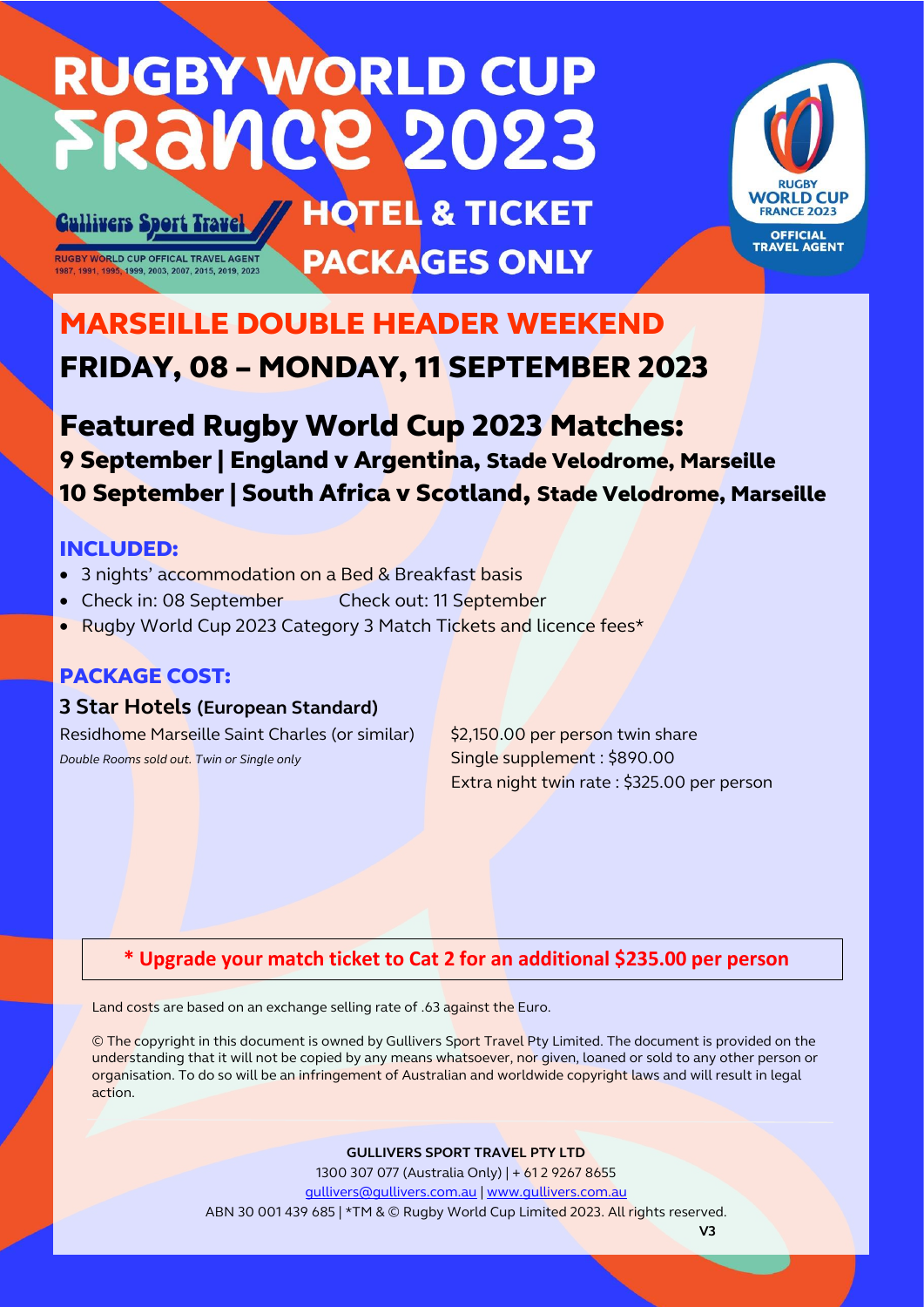## **BOOKING FORM RUGBY WORLD CUP 2023 – MARSEILLE WEEKENDER ENGLAND V ARGENTINA & SOUTH AFRICA V SCOTLAND**

## *Please complete the form clearly in block letters and return to Gullivers Sport Travel along with your payment*

| (Names must be as per your passport -middle name not required)<br><b>SURNAME:</b><br>GENDER: M / F<br>(Names must be as per your passport -middle name not required)<br><b>POSTCODE:</b><br>(Mobile):<br>□ 3 STAR (Residhome Marseille Saint Charles) |
|-------------------------------------------------------------------------------------------------------------------------------------------------------------------------------------------------------------------------------------------------------|
|                                                                                                                                                                                                                                                       |
|                                                                                                                                                                                                                                                       |
|                                                                                                                                                                                                                                                       |
|                                                                                                                                                                                                                                                       |
|                                                                                                                                                                                                                                                       |
|                                                                                                                                                                                                                                                       |
|                                                                                                                                                                                                                                                       |
|                                                                                                                                                                                                                                                       |
| If you wish to share a twin room with a person not listed on this form, please advise their full name if known.                                                                                                                                       |
|                                                                                                                                                                                                                                                       |
|                                                                                                                                                                                                                                                       |
| <b>TRAVEL INSURANCE: (HIGHLY RECOMMENDED) <math>\Box</math> YES</b> please send information / $\Box$ NO thank you                                                                                                                                     |
| I ENCLOSE THE DEPOSIT OF ____________ TO SECURE MY/ OUR PLACE ON THE TOUR ____________ (no of persons)                                                                                                                                                |
| <b>CREDIT CARD:</b> $\Box$ MasterCard / $\Box$ Visa / $\Box$ Amex (1% surcharge applies for AMEX Transactions).<br><b>BPAY:</b> $\Box$ An invoice will be sent to you with payment details                                                            |
| CVV:                                                                                                                                                                                                                                                  |
| <b>EXPIRY DATE:</b>                                                                                                                                                                                                                                   |
|                                                                                                                                                                                                                                                       |
| I confirm that I accept the Gullivers Sport Travel Terms and Conditions on behalf of all people listed on this booking form.                                                                                                                          |
|                                                                                                                                                                                                                                                       |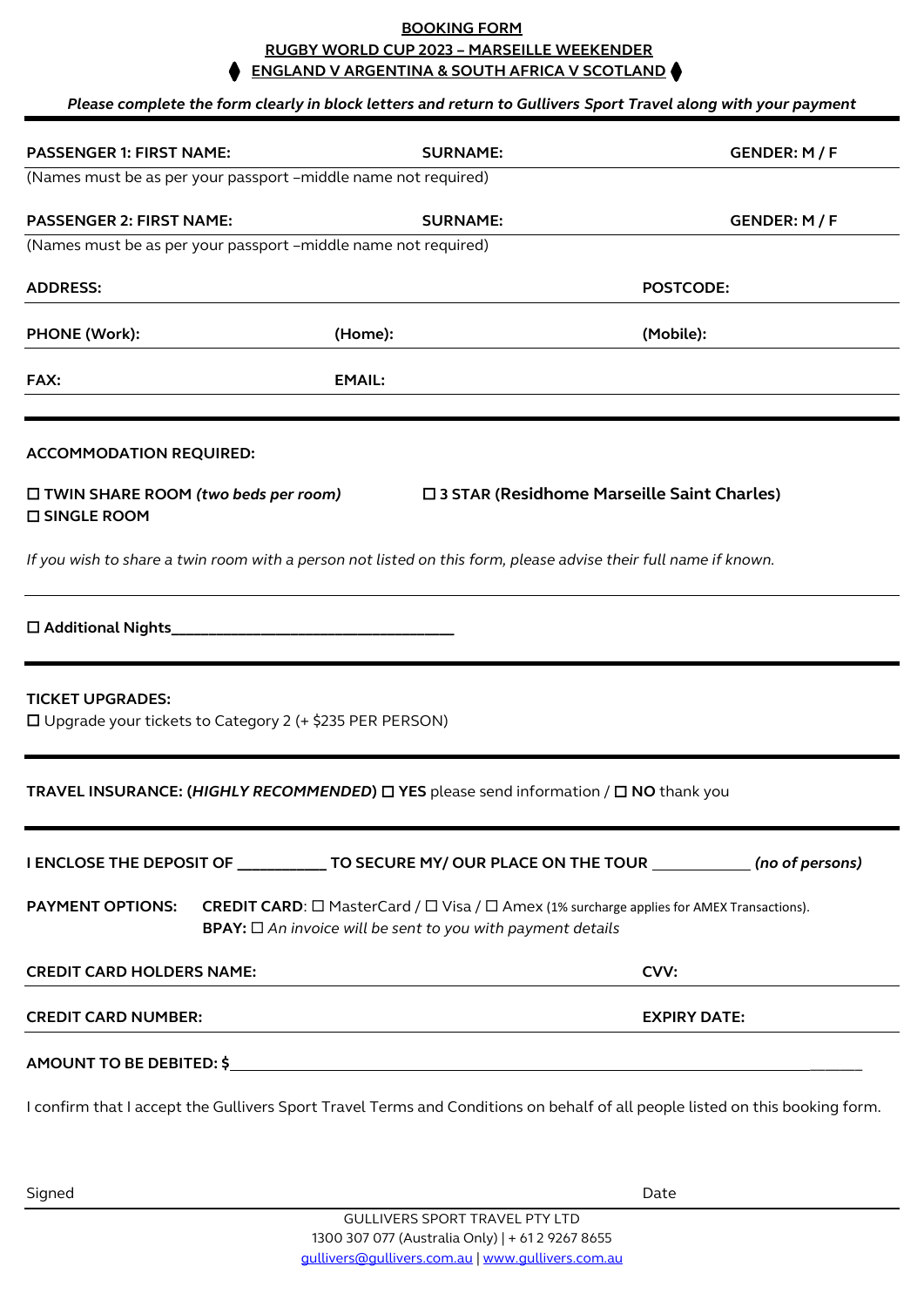### **CONDITIONS OF BOOKING**

#### **Please read all these booking conditions carefully and ensure all tour participants are provided with a copy**

#### **Responsibility**

Gullivers Sport Travel Pty Ltd ACN001 439 685 trading as Gullivers Sport, Music and Education Travel (which expression shall for the purpose of these conditions include subsidiaries, affiliates or associates and hereinafter shall be called "Gullivers") acts only as an agent for and sell various travel related products as agent on behalf of, the hotels, airlines, bus or car companies, railroads, steamship lines, or owners or contractors providing accommodation, transportation or other services (third party supplier), and all coupons, exchange orders, receipts, contacts and tickets issued by Gullivers are issued subject to any and all tariffs, terms and conditions under which any accommodation, transportation or any other services whatsoever are provided by such third party supplier. Gullivers shall not be liable or responsible for death of or injury to any person or loss of or damage to any property or otherwise (including baggage), loss of deposit, or damage (including monetary loss) of any kind resulting from cancellation, or termination whether due to its servants agents or employees negligence or otherwise arising out of or in connection with any booking of accommodation, transportation or other services, or resulting directly or indirectly from acts of God, dangers incident to the sea, hijack, fire, breakdown in machinery or equipment, acts of governments or other authorities, de jure or de facto, wars, whether declared or not, hostilities, civil disturbances, strikes, riots, terrorist activity and its consequences, thefts, pilferage, plague, epidemics, pandemic, infectious disease outbreak or any other public health crisis (including quarantines or other travel or employee restrictions, natural or other disaster (such as volcanic ash or hurricanes or similar events), nuclear incident, fire or bushfires, adverse weather conditions (actual or threatened, including snow and fog), closed or con gested airports or ports or other modes of transport, unavoidable technical problems with transport, unforeseen alterations to transport schedules, transportation disruptions or cancellations, domestic and/or international travel restrictions, changes to travel advisories and restrictions, changes to health advisories and quarantines, changes to immigration, labour and free-movement laws resulting from BREXIT, rescheduling of aircraft or boats or other modes of transport, changes to applicable laws and/or other government man dates (including evacuation orders and border closures), and similar events), medical or customs regulations delays or cancellations of or changes in itinerary or schedules or overbookings or defaults, or from any causes beyond Gulliver's control or through the acts of default of the hotels, airlines, bus or car companies, railroads, steamship lines or owners or contractors providing accommodation, transportation or other services or for any loss or damage resulting from improper or insufficient passports, visas or other documents and that neither Gullivers nor its servants agents or employees shall be or become liable or responsible for any additional expenses or liability sustained or incurred by the tour members as a result of any of the foregoing causes. All prices quoted are subject to change without notice having regards to unforeseen circumstances, foreign exchange fluctuations and variations in airline operating costs including but not limited to say an escalation of fuel prices. Unused services cannot be refunded or exchanged. Gullivers reserves the right to cancel the tour and/or modify the itineraries in any way it thinks desirable and further reserves the right to decline to accept any person or any tour and may substitute hotels where necessary. The issuance and acceptance or receipts, tickets, vouchers, coupons, or travel orders shall be deemed consent to the above.

**Tour Prices:** Tour prices are based on costs in effect at the time the latest proposal was issued. Costs will also depend on availability of all services/inclusions quoted on at time of booking. All costs shown are subject to alteration (up or down) due to exchange rate fluctuations (based on the selling rate) and increases in land and air costs which may arise between now and the date of departure.

#### **General Payments Schedule:**

Bookings will be made when deposit has been received in our office. Initial Deposit: 50% deposit required at the time of booking, per person, per weekend Interim payment: 25% deposit 1<sup>st</sup> November 2022, per person, per weekend Final Payment: 1<sup>st</sup> July 2023 **Cancellation charges per tour member:**

Notice of cancellation must be made in writing. Subject to your refund and remedy rights under the Australian Consumer Law, the following change or cancellation fees will apply to your booking:

Time of booking -31<sup>st</sup> October 2022: 50% cancellation fee, per person, per weekend  $1^{st}$  November 2022 - 30 June 2023: 75% cancellation fee, per person, per weekend 1<sup>st</sup> July 2023 – Departure day & after commencement of travel: Nil Refund.

#### **Cancellations due to Covid-19 affected travel plans**

Where a cancellation of tour plans occurs due to COVID-19 restrictions imposed by the Australian Government, the payment of a refund will be contingent on the recovery of funds from a third party supplier i.e. airline, accommodation, transport provider, tour service provider. Gullivers will take active steps to seek to recover funds from suppliers to pass on to the consumer. In addition, Gullivers reserve the right to charge a cancellation fee for administration and other expenses incurred at a cost of no less than \$100.00 per person. As an alternative to cancellation, Gullivers will discuss postponement of travel plans if the consumer wishes to pursue a credit. Where a third party supplier is willing to provide a credit, Gullivers will negotiate for the best possible outcome of credit for any funds held by a third party supplier for future use. Gullivers is not responsible for the loss or expiry of a credit or unused credit.

*Please note there may be specialised inclusions in your tour such as Train Tickets, Theatre/ Show or special event tickets, instant purchase airline tickets etc that are non-refundable in addition to the above cancellation charges. These cancellation fees are in addition to any cancellation fees that may be levied by our tour suppliers.*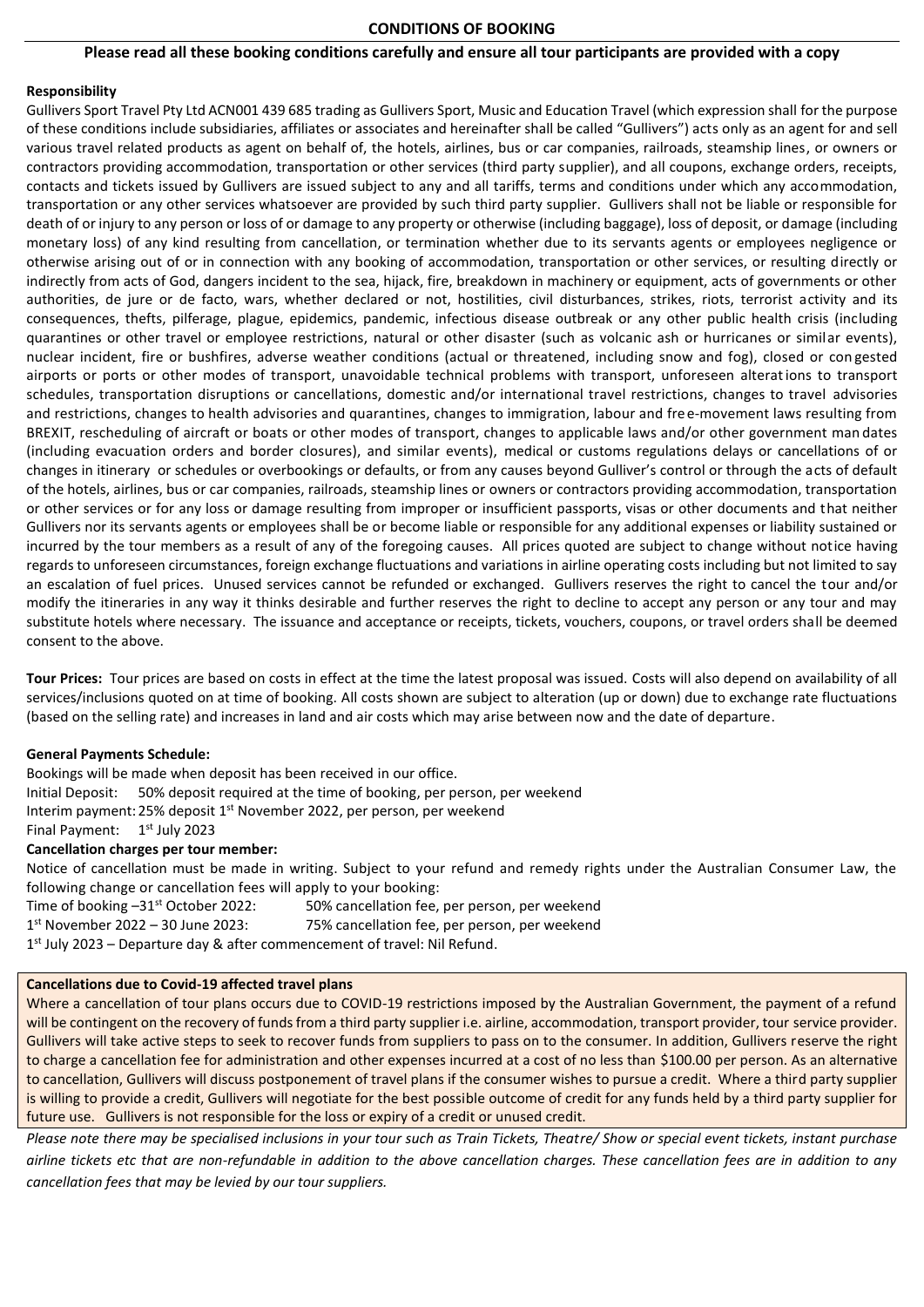**Amendment Fee:** Any person wishing to deviate from the group tour arrangements will be charged a standard \$100.00 per person amendment fee plus any additional charges involved with the amendment (i.e. increase in airfare, additional transfers, accommodation etc). The above amendment and cancellation fees and charges reflect the reasonable, direct and indirect costs, time and effort incu rred or involved in Gullivers providing booking and advisory services to you, as well as processing and managing the changes to, or cancellation of your booking. All bookings are made on your behalf subject to the terms and conditions imposed by the third party supplier. If, for example, a third party supplier's terms and conditions contain a "no refund policy", Gullivers will only be able to provide you with the remedy provided by the third party supplier (if any), which may include a travel credit supplied by the third party supplier. Changed or cancelled bookings for any reason (including by reason of matters outside your or our control) may also incur thir d party supplier fees, which can be up to 100% of the cost of the booking, regardless of whether travel has commenced. Third party supplier fees may also apply where a booking is changed for any reason and when tickets or documents are re-issued. Where Gullivers incur any liability for a third party supplier change or cancellation fee for any booking which is changed or cancelled for any reason, you agree to indemnify us for the amount of that fee. Where you seek a refund for a changed or cancelled booking for which payment has been made to the third party supplier, Gullivers will not provide a refund to you until Gullivers receive the funds from that third party supplier (which may take 3-6 months, or longer, dependent upon the supplier processing time). In the event Gullivers are still holding the funds, Gullivers can only provide you with a refund once Gullivers are authorised by the third party supplier to process your refund, subject to that third party supplier's change or cancellation policy.

### **Cancellations due to Covid-19 affected travel plans**

Where a cancellation of tour plans occurs due to COVID-19 restrictions imposed by the Australian Government, the payment of a refund will be contingent on the recovery of funds from a third party supplier i.e. airline, accommodation, transport provider, tour service provider. Gullivers will take active steps to seek to recover funds from suppliers to pass on to the consumer. In addition, Gullivers reserve the right to charge a cancellation fee for administration and other expenses incurred at a cost of no less than \$100.00 per person. As an alternative to cancellation, Gullivers will discuss postponement of travel plans if the consumer wishes to pursue a credit. Where a third party supplier is willing to provide a credit, Gullivers will negotiate for the best possible outcome of credit for any funds held by a third party supplier for future use. Gullivers is not responsible for the loss or expiry of a credit or unused credit.

**Documentation:** Australian citizens require a passport with minimum 6 months validity from date of departure from final destination. For international travel booking, Gullivers will assume that all travellers on the booking have a valid Australian passport which is valid for the relevant destination and transit point. If this is not the case, you must let us know. Other passport holders may require additional documentation. It is important that you ensure that you have valid passports, visas and re-entry permits which meet the requirements of immigration and other government authorities. Any fines, penalties, payments or expenditures incurred as a result of such documents not meeting the requirements of those authorities will be your sole responsibility (except to the extent caused by fault on o ur part). Gullivers can provide you with general information only on visa and passport requirements that apply to international travel bookings you make with us. Please check your applicable requirements with our Travel Consultant. A copy of each person's passport is required.

**Country Pre-entry clearance:** You should ask your travel consultant if your country of destination requires you to submit an online preentry form prior to your arrival. For example: US and Canadian ESTA or a COVID Declaration to re-enter Australia.

Travel documents include (without limitation) airline tickets, hotel vouchers, tour vouchers or any other document (whether in electronic form or otherwise) used to confirm an arrangement with a third-party supplier. Travel documents may be subject to certain conditions and/or restrictions including (without limitation) being non-refundable, non-date-changeable, and/or subject to cancellation and/or other change fees. Travel documents cannot be transferred to another person to use. All airline tickets must be issued in the name of the passport/photo identity holder. Your name on your passport, visa and other travel documents must all be identical. An incorrect name on a booking may result in an inability to use that booking, the booking being cancelled, and the application of additio nal change and/or cancellation fees. Please review your travel documentation carefully and advise us immediately of any errors in names, dates or timings. As a general rule your travel documents will be available for collection 2 weeks prior to your departure date , however this will depend on your individual arrangements. Please contact Gullivers to confirm when your travel documents will be ready for coll ection.

**Baggage:** Standard baggage allowance, one piece weighing maximum 20 kg plus 1 cabin bag (piece) of 115cm with a maximum weight of 5kg per person (Please note these restrictions vary between airlines & depends on your destination. Please check with your tour consultant for applicable allowances for your plans). Luggage in excess of these limits will be charged for at the appropriate excess baggage rates. Excess baggage (if your airline allows it) can be expensive and is your responsibility. Gullivers will not be liable for any expenses, fees, penalties, costs, liabilities, damages or losses associated with baggage allowances and excess baggage. Baggage is the responsibility of the passenger at all times (Travel Insurance is strongly recommended).

**Insurance Protection:** "Highly recommended and available from Gullivers Sport Travel". Gullivers strongly recommend you have Comprehensive Travel Insurance to cover all your travel arrangements and encourage travellers to have a policy in place as soon as they make a payment towards their trip plans. This is the sole responsibility of the traveller. Your insurance protection should at least include cover for cancellation, medical and repatriation expenses, personal injury and accident, death and loss of personal baggage a nd money and personal liability insurance. Evidence of such insurances should be produced to Gillivers on request. If you choose to be covered for Travel Insurance with an alternative provider such as a credit card company, Gullivers recommend that you thoroughly check the policy wording for levels of coverage. Insurance cover offered by credit card companies or reciprocal medical cover agreements are often not comprehensive. Travel insurance is strongly recommended by the Department of Foreign Affairs and Trade for all overseas travel. Please ensure you are given a policy number and your policy includes adequate hospital cover, 24hr emergency contact and assistance during your holiday. Make sure you read the PDS before you decide to buy your travel insurance.

**Airline & Airport Taxes, Surcharges & Levies**: Are not included in the tour cost as they are continually changing. Any of these charges imposed by the airline will be notified to you at the time of final payment 2 months prior to departure.

**Frequent flyer/mileage accrual:** Some group airfares are not eligible to accrue frequent flyer points (due to discounted group airfares). Please advise your travel consultant if you are a member of the airlines associated frequent flyer program to see if your fare is eligible for frequent flyer point accrual.

**Hotel quarantine** (and additional travel costs associated with quarantine both here and abroad). The cost of which is the sole responsibility of the tourist and Not Gullivers.